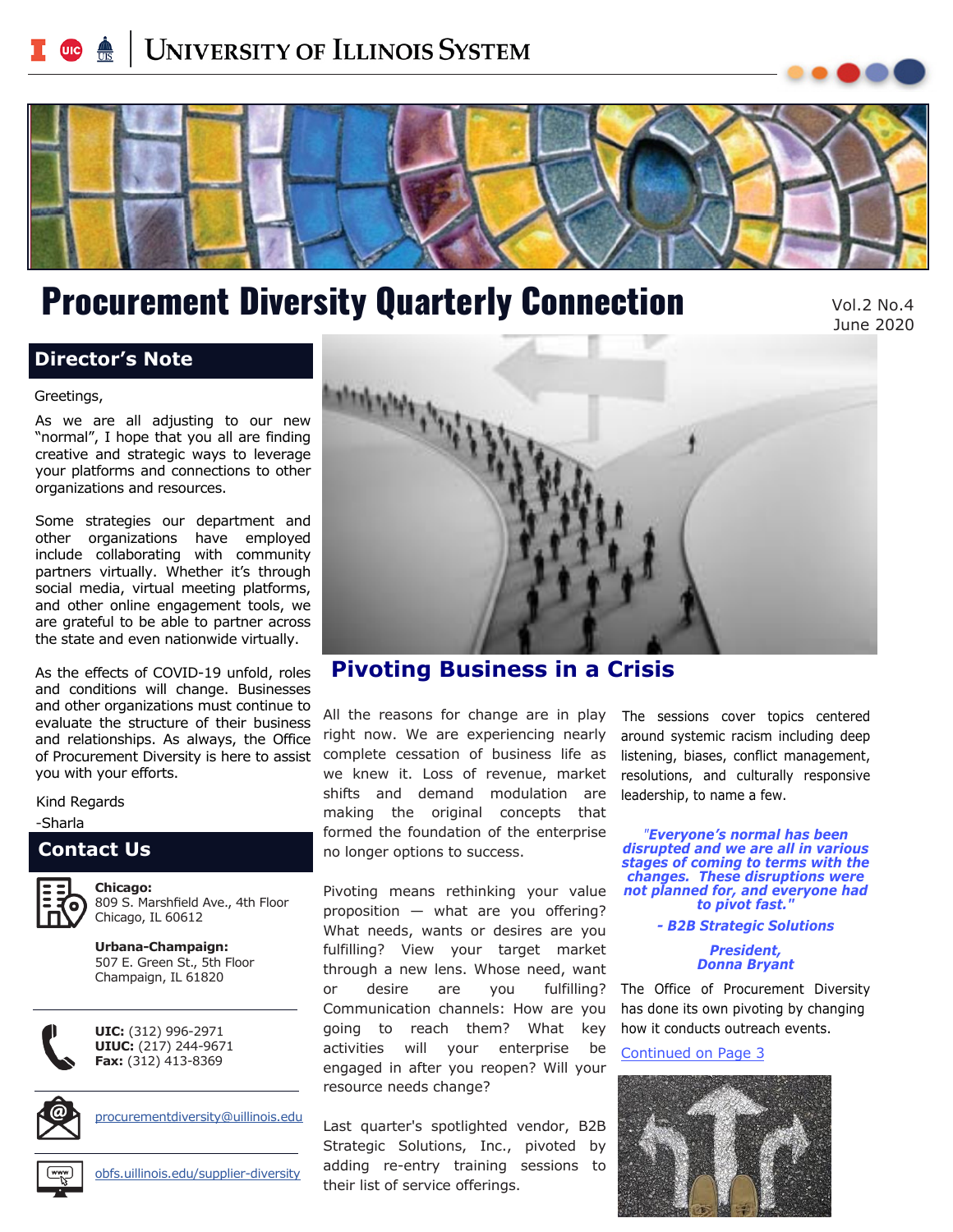### <span id="page-1-0"></span>**In the Spotlight**

#### Iyka - Top Data Solution and Service Provider



Founded by Ms. Poonam Gupta-Krishnan in 2000, Iyka has served private and public sector clients in three continents. Iyka is BEP/MBE/WBE certified and currently provides services to the university through the KRS102 contract for IT Consulting and Staff Augmentation Services. As such, Iyka is primed and ready to meet your current IT needs.

Iyka's IT products and services are focused on Data-management, AI and related services such as software development, maintenance and IT staffing. Iyka has been involved in keeping its clients' mission critical and extremely time-sensitive services up and running,

 evaluations by Dunn & Bradstreet with scores ranging between 97-99 percentage points for eight consecutive years. delivering services on-time and within budget. Iyka's track record has earned highly favorable performance

Iyka has been providing IT Services (IT consulting, staffing, application development, and software products/ services) to state, local, and federal governments, as well as commercial customers, winning eight master contracts in IT professional and consulting services, one of which being KRS102.

[Continued on Page 3](#page-2-0)

### **Procurement & Purchases**

#### **Discovery Partners Institute (DPI)**

With a budget of \$250mil, DPI will construct a new iconic building in the South Loop as part of Chicago's 78 Development. The Illinois Capital Development Board in cooperation with the University of Illinois is seeking professional services consultants for the design, bid/award, construction, and administration services for a new facility. Check back for bidding opportunities [here.](https://www2.illinois.gov/cdb/Pages/default.aspx) 

#### **Support Diversity with South Coast Paper**

Don't forget to order your Letter Size copy paper in iBuy and Central Stores from South Coast Paper. South Coast offers "Destiny" paper and a 30% Recyclable paper "Environcopy".

#### **Woman-Owned Bienali PPE and Health Promos**

As schools and businesses begin opening and plans for re-entry are underway, there are many goods and services to consider purchasing for your safety and well being. Check out the latest [Bienali Health & Wellness Promos](https://www.obfs.uillinois.edu/common/pages/DisplayFile.aspx?itemId=1421116) that are available in [iBuy](https://login.uillinois.edu/auth/SystemLogin/sm_login.fcc?TYPE=33554433&REALMOID=06-a655cb7c-58d0-4028-b49f-79a4f5c6dd58&GUID=&SMAUTHREASON=0&METHOD=GET&SMAGENTNAME=-SM-dr9Cn7JnD4pZ%2fX9Y7a9FAQedR3gjL8aBVPXnJiLeXLOpk38WGJuo%2fOQRlFkbatU7C%2b9kHQgeqhK7gmsMW81K) and the [Bienali website.](https://bienali.com/)







### **Resources**



The Paycheck Protection System institution that is Program is a loan designed to participating. provide a direct incentive for<br>small businesses to keep their small businesses to keep their<br>workers on the payroll.<br>SBA will forgive loans if all <u>Questions for Lenders</u><br>employees are kept on the [and Borrowers](https://www.sba.gov/sites/default/files/2020-06/Paycheck-Protection-Program-Frequently-Asked-Questions_05%2027%2020-508.pdf) payroll

any existing SBA 7(a) help small businesses.<br>lender or through any **Association (SBA)** depository institution, and the second **[Facebook Small Business Grants Program](https://www.facebook.com/business/boost/grants)**<br> **Association deposition** *Constanting Credit* **Constants Program Paycheck Protection** *Constanting Credit* **Const Paycheck Protection Figure 1 Federally insured credit •** T[he Red Backpack Fund](https://www.globalgiving.org/redbackpackfund/) **Prgram Protection Praycheck Fund intervals and Farm Credit •** H[ello Alice Grants](https://grants.helloalice.com/apply/) **Praycheck** Fund intervals and Farm Credit **•** Hel

for eight weeks and the<br>money is used for payroll,<br>rent, mortgage interest,<br>or utilities.<br>or utilities.<br>the capacity of the capacity of absorb<br>or utilities. additional debt. The various grant programs aim to<br>You can apply through address the gap. Learn more about the grants that<br>any existing SBA 7(a) belo small businesses.

- **Small Business for the state of the state of the state of the Small Business Recovery Grant Program**<br>**Experience of the program** of the state of the state of the state of the state of the state of the state of the state
	-
	-
	-